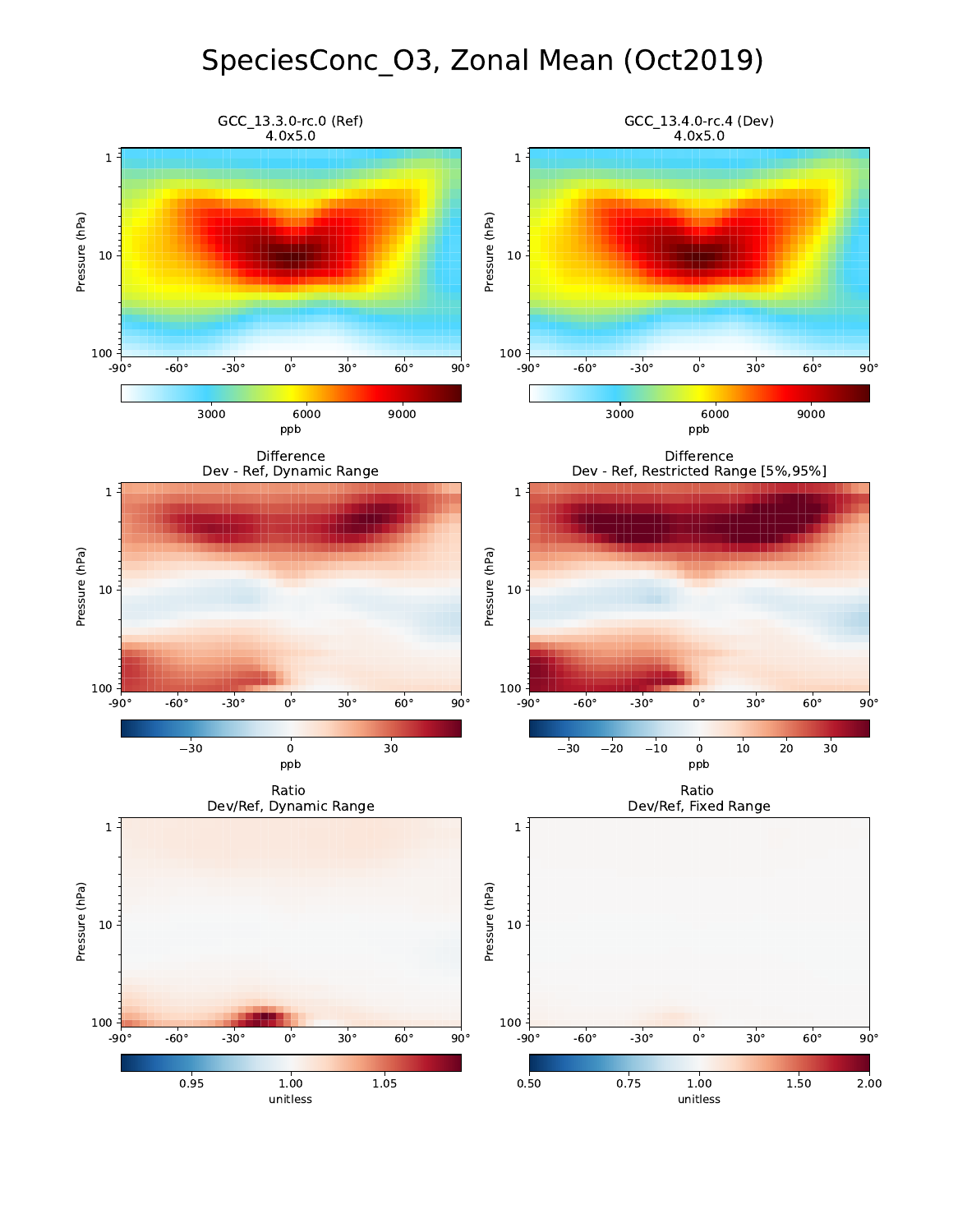## SpeciesConc\_CO, Zonal Mean (Oct2019)

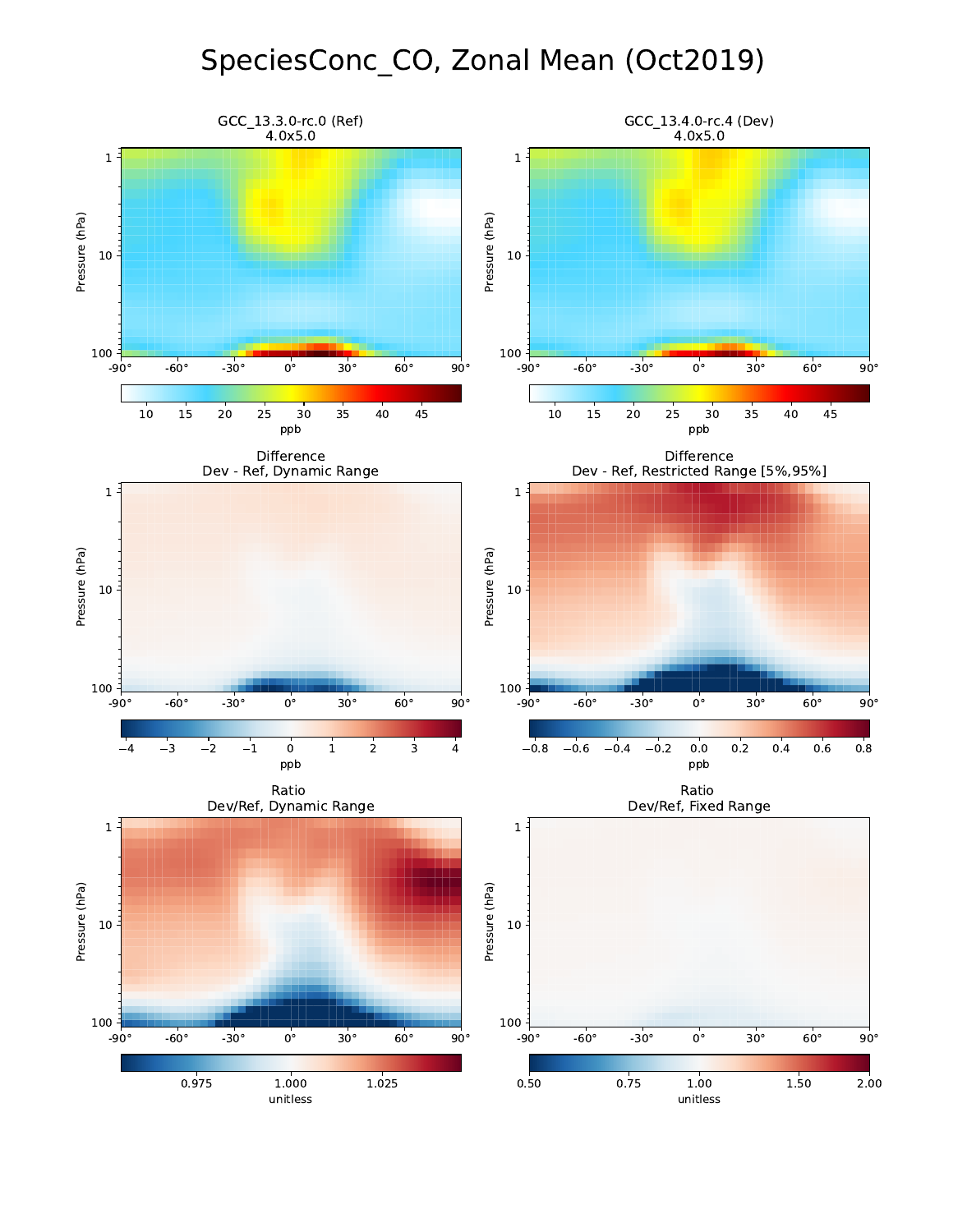## SpeciesConc\_OH, Zonal Mean (Oct2019)